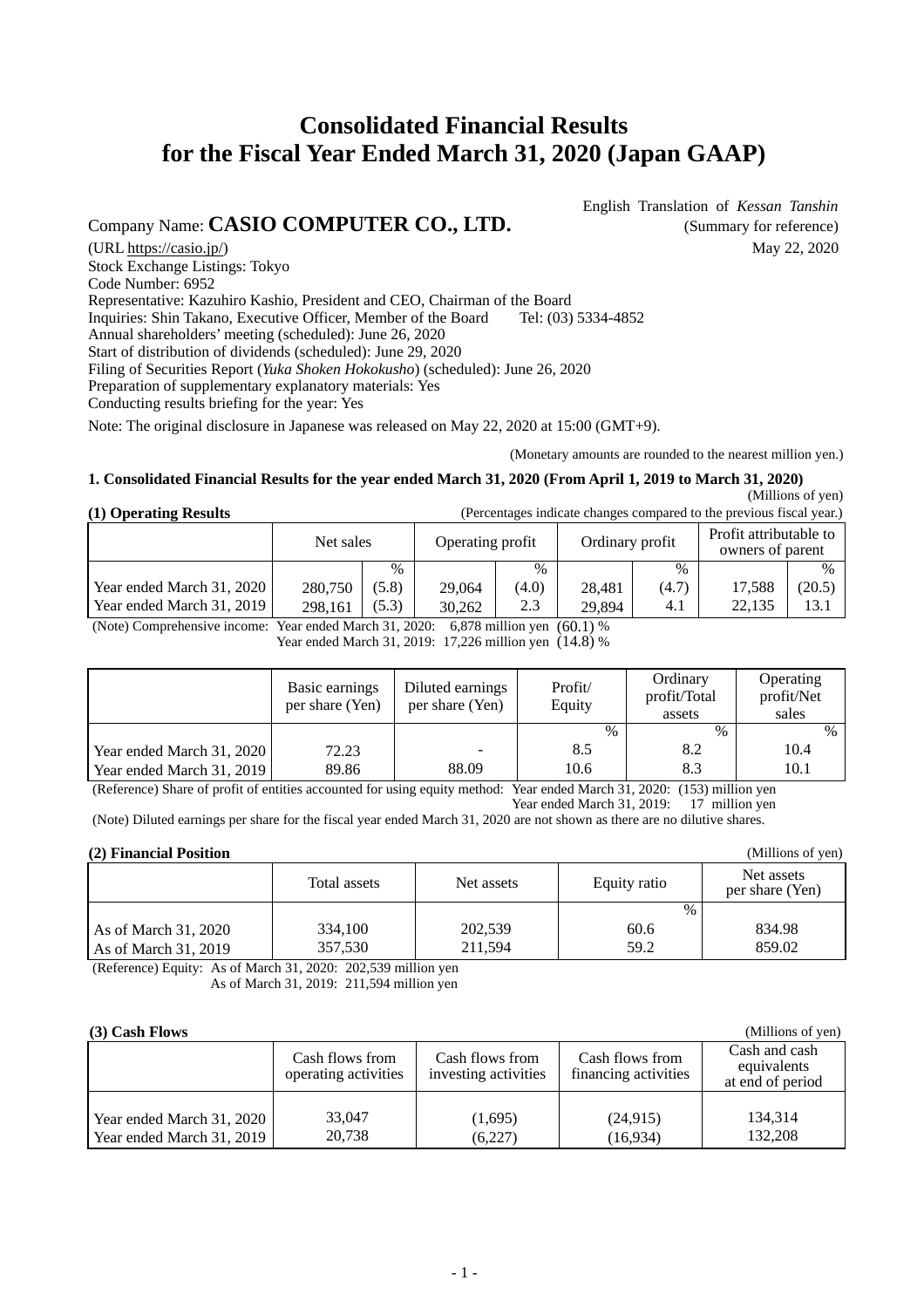## **2. Dividends**

|                            |            |                 | Dividends per share (Yen) |             |       | Total<br>dividends           | Payout ratio   | Dividends/                   |
|----------------------------|------------|-----------------|---------------------------|-------------|-------|------------------------------|----------------|------------------------------|
|                            | June<br>30 | September<br>30 | December<br>31            | March<br>31 | Total | payment<br>(Millions of yen) | (Consolidated) | Net assets<br>(Consolidated) |
|                            |            |                 |                           |             |       |                              | $\%$           | $\%$                         |
| Year ended March 31, 2019  |            | 20.00           |                           | 25.00       | 45.00 | 11.084                       | 50.1           | 5.3                          |
| Year ended March 31, 2020  | -          | 22.50           |                           | 22.50       | 45.00 | 10.916                       | 62.3           | 5.3                          |
| Year ending March 31, 2021 |            |                 |                           |             |       |                              |                |                              |
| (Forecast)                 |            | $\qquad \qquad$ |                           | ۰           |       |                              |                |                              |

(Note) The dividends forecast for the fiscal year ending March 31, 2021 has yet to be determined.

## **3. Consolidated Business Results Forecasts for Fiscal 2021 (From April 1, 2020 to March 31, 2021)**

At the present stage, it is difficult to reasonably calculate the impact of the novel coronavirus (COVID-19) on business results. Consequently, the consolidated business results forecasts for fiscal 2021 are undetermined. Going forward, Casio will carefully assess the impact on business results and announce the business results forecasts promptly once it is possible to make reasonable calculations.

## **Notes**

(1) Changes in significant subsidiaries (Changes in scope of consolidation): No

Newly included: -

Excluded: -

- (2) Changes in accounting policies, changes in accounting estimates and retrospective restatements
	- (a) Changes in accounting policies due to revision of accounting standards: Yes
	- (b) Changes in accounting policies other than (a) above: No
	- (c) Changes in accounting estimates: No
	- (d) Retrospective restatements: No
	- (Note) Please refer to Changes in Accounting Policies on page 15.

(3) Number of shares outstanding (common shares)

| (a) | Number of shares outstanding (including treasury shares): |                    |
|-----|-----------------------------------------------------------|--------------------|
|     | As of March 31, 2020:                                     | 259,020,914 shares |
|     | As of March 31, 2019:                                     | 259,020,914 shares |
|     | (b) Number of treasury shares:                            |                    |
|     | As of March 31, 2020:                                     | 16,453,020 shares  |
|     | As of March 31, 2019:                                     | 12,699,990 shares  |
| (c) | Average number of shares outstanding                      |                    |
|     | Year ended March 31, 2020:                                | 243,489,797 shares |
|     | Year ended March 31, 2019:                                | 246,323,016 shares |

#### This report of consolidated financial results is outside the scope of audit of certified public accountants and audit corporations.

## Proper Use of Business Results Forecasts and Other Notes

(Caution Concerning Forward-looking Statements)

- 1. At the present stage, it is difficult to reasonably calculate the impact of the novel coronavirus (COVID-19) on business results. Consequently, the consolidated business results forecasts for fiscal 2021 are undetermined. Going forward, Casio will carefully assess the impact on business results and announce the business results forecasts promptly once it is possible to make reasonable calculations.
- 2. The supplementary explanatory materials for the financial results are published on the company's official website on May 22, 2020.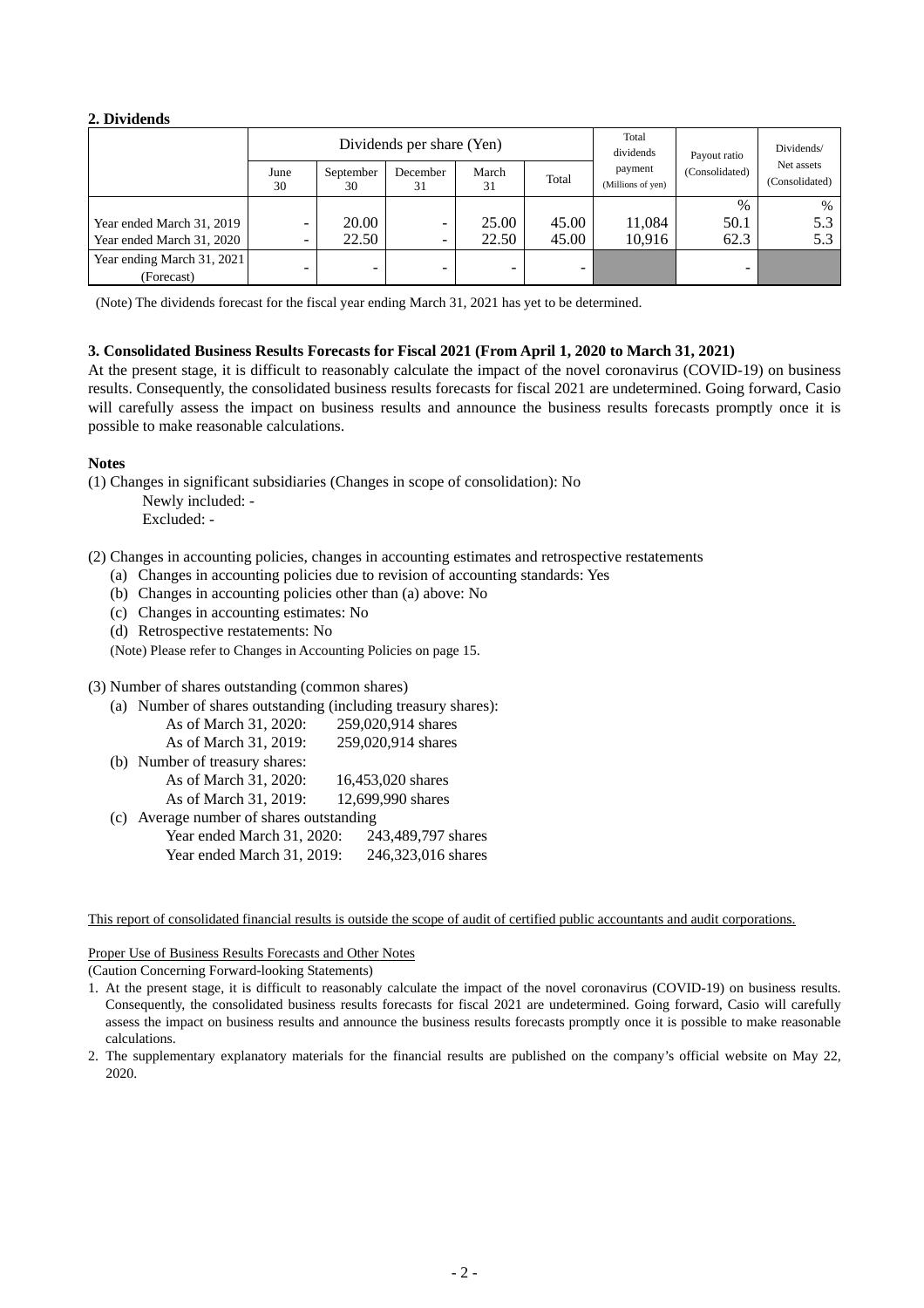# **ATTACHED MATERIALS**

| 1. |     |                                                                                                                                         |  |
|----|-----|-----------------------------------------------------------------------------------------------------------------------------------------|--|
|    | (1) |                                                                                                                                         |  |
|    | (2) |                                                                                                                                         |  |
|    | (3) | Basic Policy on Allocation of Profit and Dividends for Fiscal 2020 and 2021 manufacture manufacture and 5                               |  |
| 2. |     |                                                                                                                                         |  |
| 3. |     | Consolidated Financial Statements and Notes <b>Exercise Consolidated</b> Financial Statements and Notes <b>Exercise Consolidated</b>    |  |
|    | (1) |                                                                                                                                         |  |
|    | (2) |                                                                                                                                         |  |
|    |     | Consolidated Statements of Income <b>Consolidated Statements</b> of Income <b>Consolidated</b> Statements of Income <b>Consolidated</b> |  |
|    |     |                                                                                                                                         |  |
|    | (3) |                                                                                                                                         |  |
|    | (4) |                                                                                                                                         |  |
|    | (5) |                                                                                                                                         |  |
|    |     |                                                                                                                                         |  |
|    |     |                                                                                                                                         |  |
|    |     | Segment Information                                                                                                                     |  |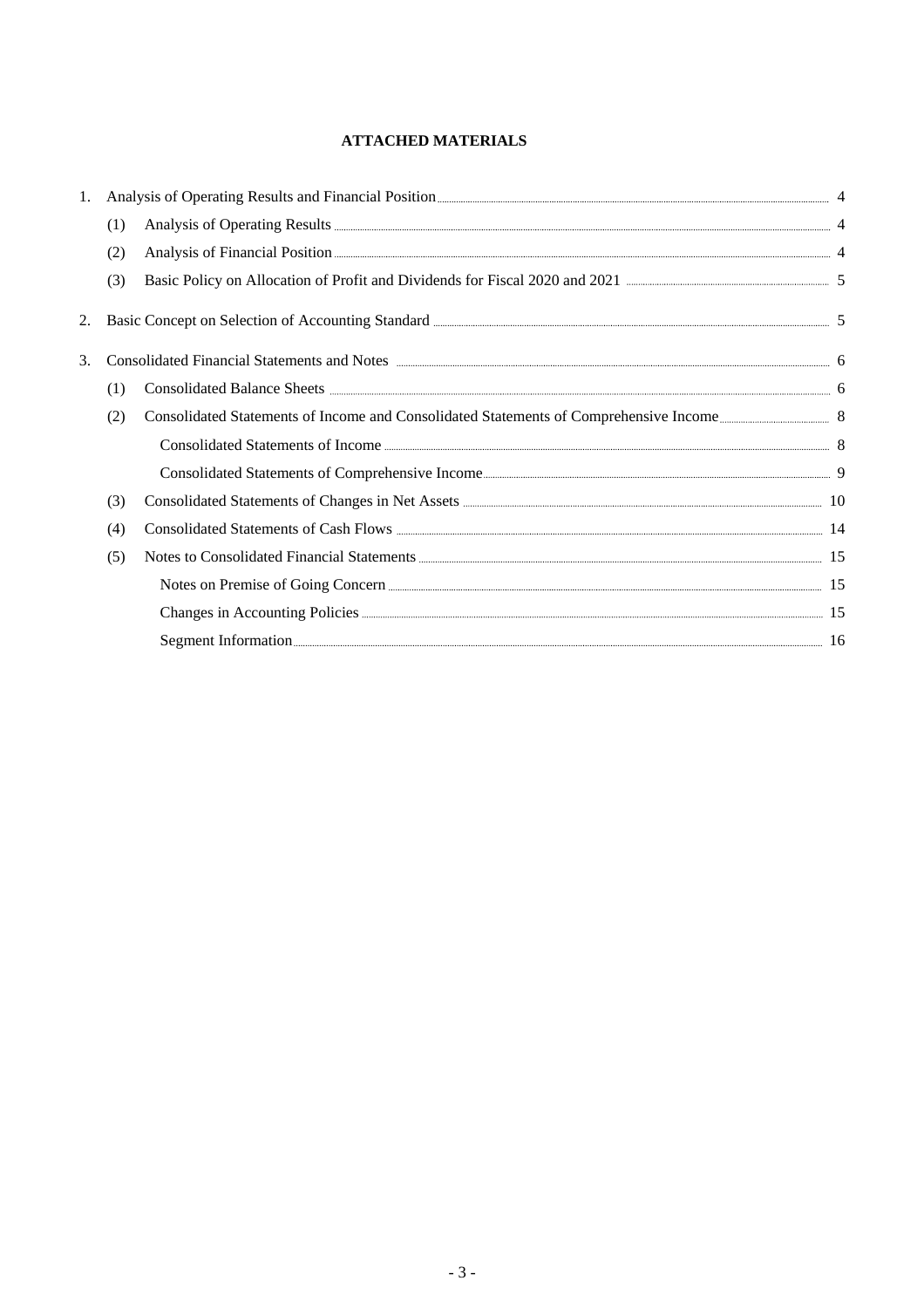# **1. Analysis of Operating Results and Financial Position**

## **(1) Analysis of Operating Results**

# **Operating Results for Fiscal 2020**

In the Japanese economy during fiscal 2020, uncertainty in the economic outlook increased as a result of a downturn in personal consumption due to the increase in the consumption tax rate. Overseas, the economic outlook also remained uncertain due to the impact of trade friction between the U.S. and China and concerns about geopolitical risk related to the situation in the Middle East. In addition, the impact from the novel coronavirus (COVID-19) increased in Japan and overseas in the fourth quarter, and the economic conditions deteriorated sharply.

Casio temporarily shut down its production sites. Moreover, demand in many of Casio's businesses dropped significantly due to lockdowns imposed in major cities across the world. The impact included delays in the recording of sales until the following fiscal year for education-related products.

In this situation, consolidated net sales for fiscal 2020 amounted to ¥280.7 billion. By segment, sales were ¥245.0 billion in the Consumer segment, ¥30.1 billion in the System Equipment segment, and ¥5.5 billion in the Others segment.

In the timepiece business, G-SHOCK recorded strong sales, particularly in China and other emerging countries, and expansion in the product line-up of G-SHOCK metal models drove the business overall. However, the impact of COVID-19 in the fourth quarter temporarily resulted in a dramatic slowdown in sales, particularly for standard watches. The electronic musical instrument business recorded sales growth due to the strong performance of Slim & Smart models. The electronic dictionary business was impacted by such factors as the postponement of school sales events during a period of peak demand, and sales declined, as recording of sales was delayed until the following fiscal year. The system equipment business experienced a decline in sales due to a more challenging market environment for projectors.

In profit for fiscal 2020, Casio posted ¥29.0 billion in consolidated operating profit after allowing for a ¥7.5 billion loss in adjustment. The Consumer segment posted ¥39.0 billion in operating profit, the System Equipment segment recorded a ¥2.7 billion operating loss, and the Others segment recorded ¥0.3 billion in operating profit.

In the timepiece business, high profitability was maintained with continued strong sales of highly profitable products. In the electronic musical instrument business, profitability improved due to strong sales of Slim & Smart models. However, the system equipment business recorded a loss due to the slump in projector sales.

Casio posted ¥28.4 billion in ordinary profit, and ¥17.5 billion in profit attributable to owners of parent. Earnings per share (EPS) was ¥72.23.

# **Forecasts**

At the present stage, it is difficult to reasonably calculate the impact of COVID-19 on business results. Consequently, the consolidated business results forecasts for fiscal 2021 are undetermined.

Going forward, Casio will carefully assess the impact on business results and announce the business results forecasts promptly once it is possible to make reasonable calculations.

## **(2) Analysis of Financial Position**

Total assets at the end of fiscal 2020 stood at ¥334.1 billion, down ¥23.4 billion compared to the end of the previous fiscal year, mainly due to a decrease in notes and accounts receivable-trade. Net assets decreased ¥9.0 billion to ¥202.5 billion compared to the end of the previous fiscal year. As a result, the equity ratio improved 1.4 points compared to the end of the previous fiscal year to 60.6%.

Net cash provided by operating activities was ¥33.0 billion, net cash used in investing activities was ¥1.6 billion, and net cash used in financing activities was ¥24.9 billion. As a result, consolidated cash and cash equivalents at the end of fiscal 2020 stood at ¥134.3 billion, ensuring adequate liquid funds.

Casio will continue to pursue effective management of its business assets, aiming to build a stable and strong stable financial structure.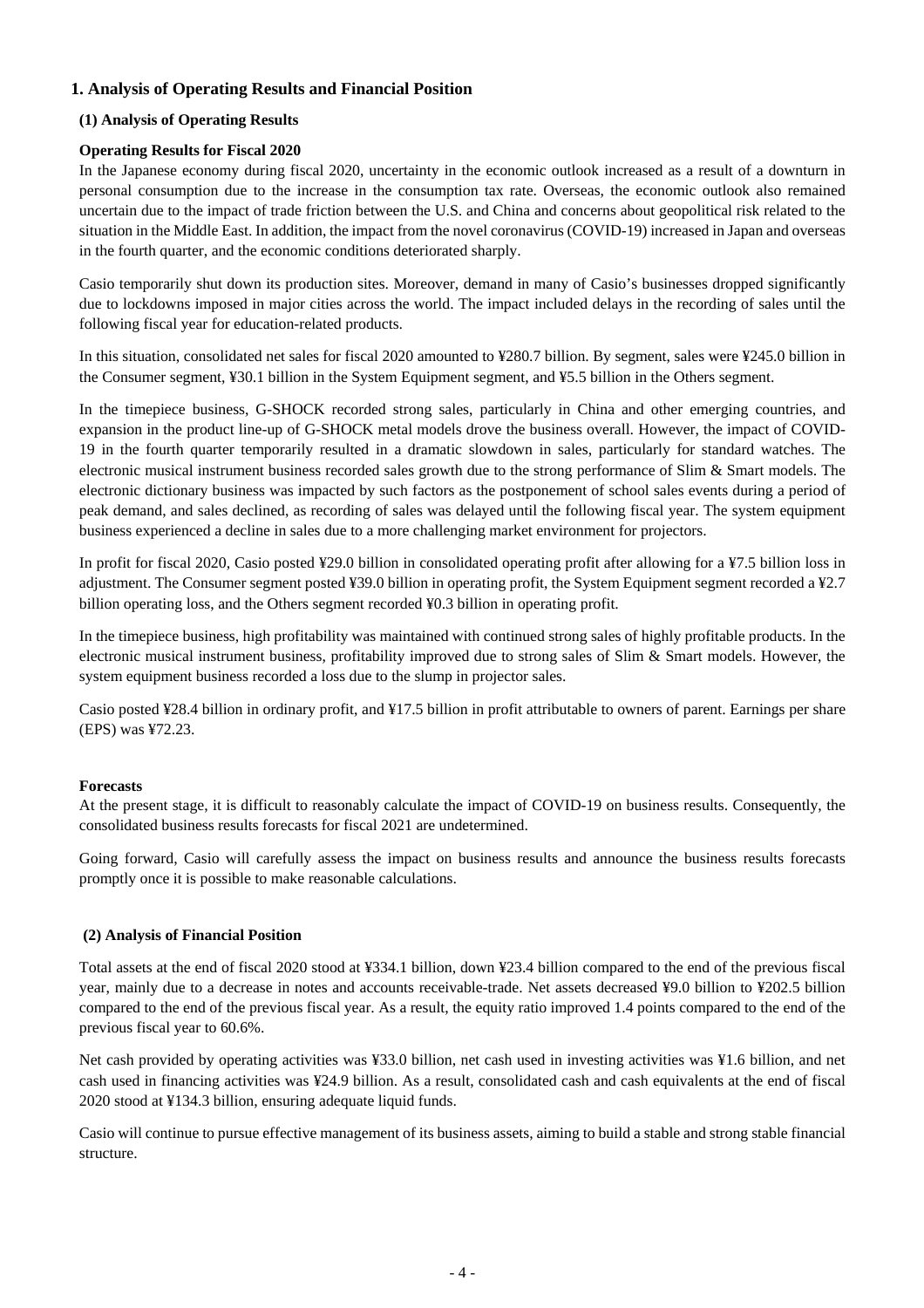## **(3) Basic Policy on Allocation of Profit and Dividends for Fiscal 2020 and 2021**

Casio has positioned the maintenance and expansion of returns for all of its shareholders as an important management issue. The company's dividend policy is based on maintaining stable dividends, and Casio decides the allocation of profit by taking into account all factors such as profit levels, financial position, the dividend payout ratio, and future business expansion and forecasts.

Based on the policy outlined above, and taking business results into consideration, Casio planned a year-end dividend of ¥22.50 per share, which, when added to the interim dividend of ¥22.50 already paid, will yield an annual dividend of ¥45 per share in fiscal 2020.

# **2. Basic Concept on Selection of Accounting Standard**

Casio uses Japanese GAAP for the preparation of its consolidated financial statements in view of comparability for the period covered by the consolidated financial statements and inter-company comparability.

The Group's policy is to respond to the application of IFRS in an appropriate manner, taking into account a variety of circumstances inside and outside Japan.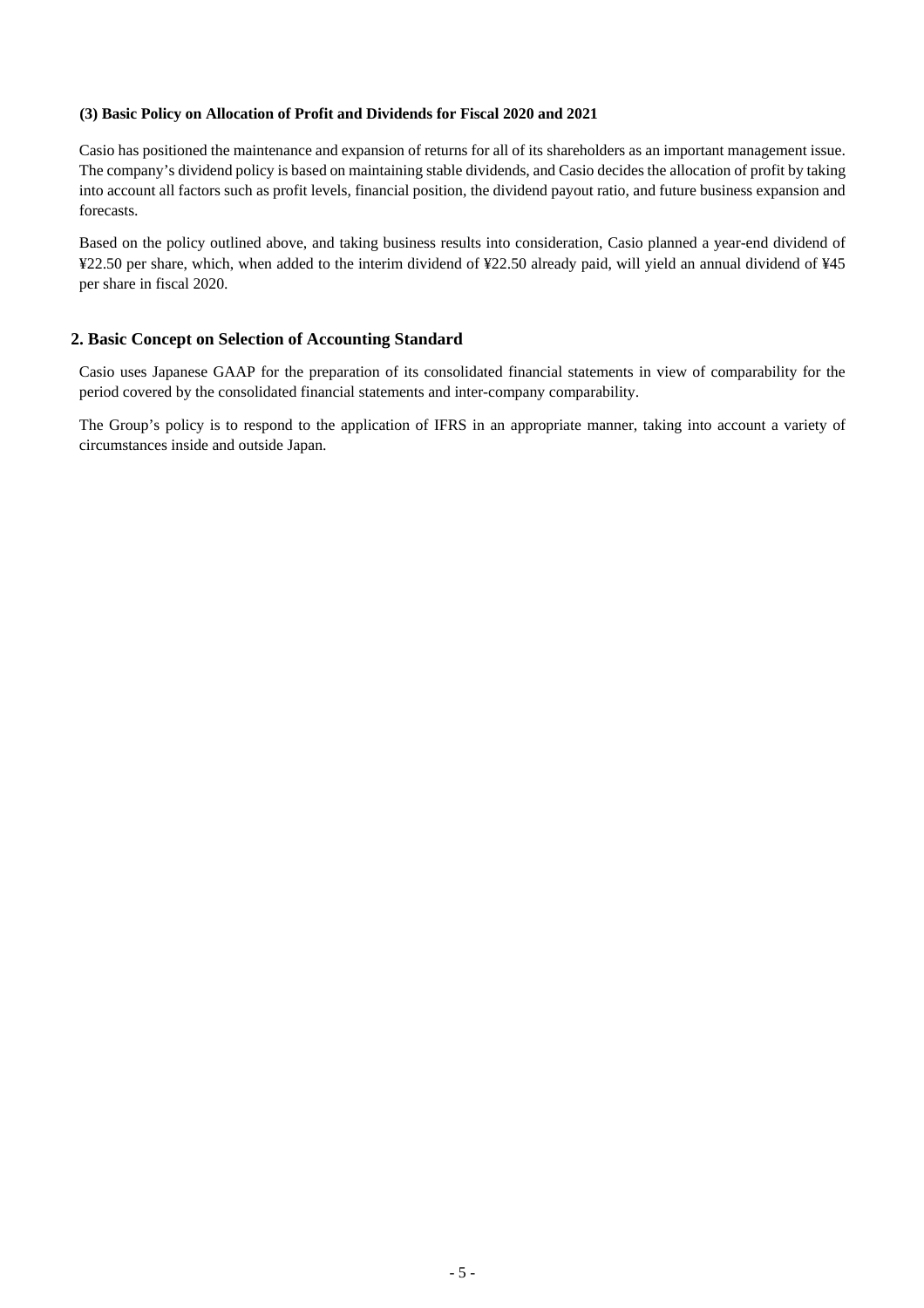# **3. Consolidated Financial Statements and Notes**

# **(1) Consolidated Balance Sheets**

|                                                   |                         | (Millions of yen)       |
|---------------------------------------------------|-------------------------|-------------------------|
|                                                   | As of<br>March 31, 2019 | As of<br>March 31, 2020 |
| <b>Assets</b>                                     |                         |                         |
| <b>Current assets</b>                             |                         |                         |
| Cash and deposits                                 | 73,714                  | 71,696                  |
| Notes and accounts receivable-trade               | 44,141                  | 33,701                  |
| Securities                                        | 50,000                  | 48,000                  |
| Finished goods                                    | 39,061                  | 36,008                  |
| Work in process                                   | 5,836                   | 6,324                   |
| Raw materials and supplies                        | 9,377                   | 10,818                  |
| Short-term loans receivable with resale agreement | 8,900                   | 14,999                  |
| Other                                             | 8,143                   | 6,331                   |
| Allowance for doubtful accounts                   | (556)                   | (491)                   |
| <b>Total current assets</b>                       | 238,616                 | 227,386                 |
| <b>Non-current assets</b>                         |                         |                         |
| Property, plant and equipment                     |                         |                         |
| Buildings and structures                          | 59,028                  | 58,741                  |
| Accumulated depreciation                          | (42, 523)               | (43, 357)               |
| Buildings and structures, net                     | 16,505                  | 15,384                  |
| Machinery, equipment and vehicles                 | 14,093                  | 13,025                  |
| Accumulated depreciation                          | (11, 926)               | (10, 663)               |
| Machinery, equipment and vehicles, net            | 2,167                   | 2,362                   |
| Tools, furniture and fixtures                     | 33,400                  | 34,430                  |
| Accumulated depreciation                          | (30, 121)               | (31, 340)               |
| Tools, furniture and fixtures, net                | 3,279                   | 3,090                   |
| Land                                              | 33,564                  | 33,551                  |
| Leased assets                                     | 2,043                   | 6,825                   |
| Accumulated depreciation                          | (998)                   | (2,370)                 |
| Leased assets, net                                | 1,045                   | 4,455                   |
| Construction in progress                          | 245                     | 738                     |
| Total property, plant and equipment               | 56,805                  | 59,580                  |
| Intangible assets                                 | 8,978                   | 8,459                   |
| Investments and other assets                      |                         |                         |
| Investment securities                             | 30,630                  | 21,077                  |
| Retirement benefit asset                          | 11,414                  | 7,924                   |
| Deferred tax assets                               | 8,451                   | 7,452                   |
| Other                                             | 2,702                   | 2,285                   |
| Allowance for doubtful accounts                   | (66)                    | (63)                    |
| Total investments and other assets                | 53,131                  | 38,675                  |
| <b>Total non-current assets</b>                   | 118,914                 | 106,714                 |
| <b>Total assets</b>                               | 357,530                 | 334,100                 |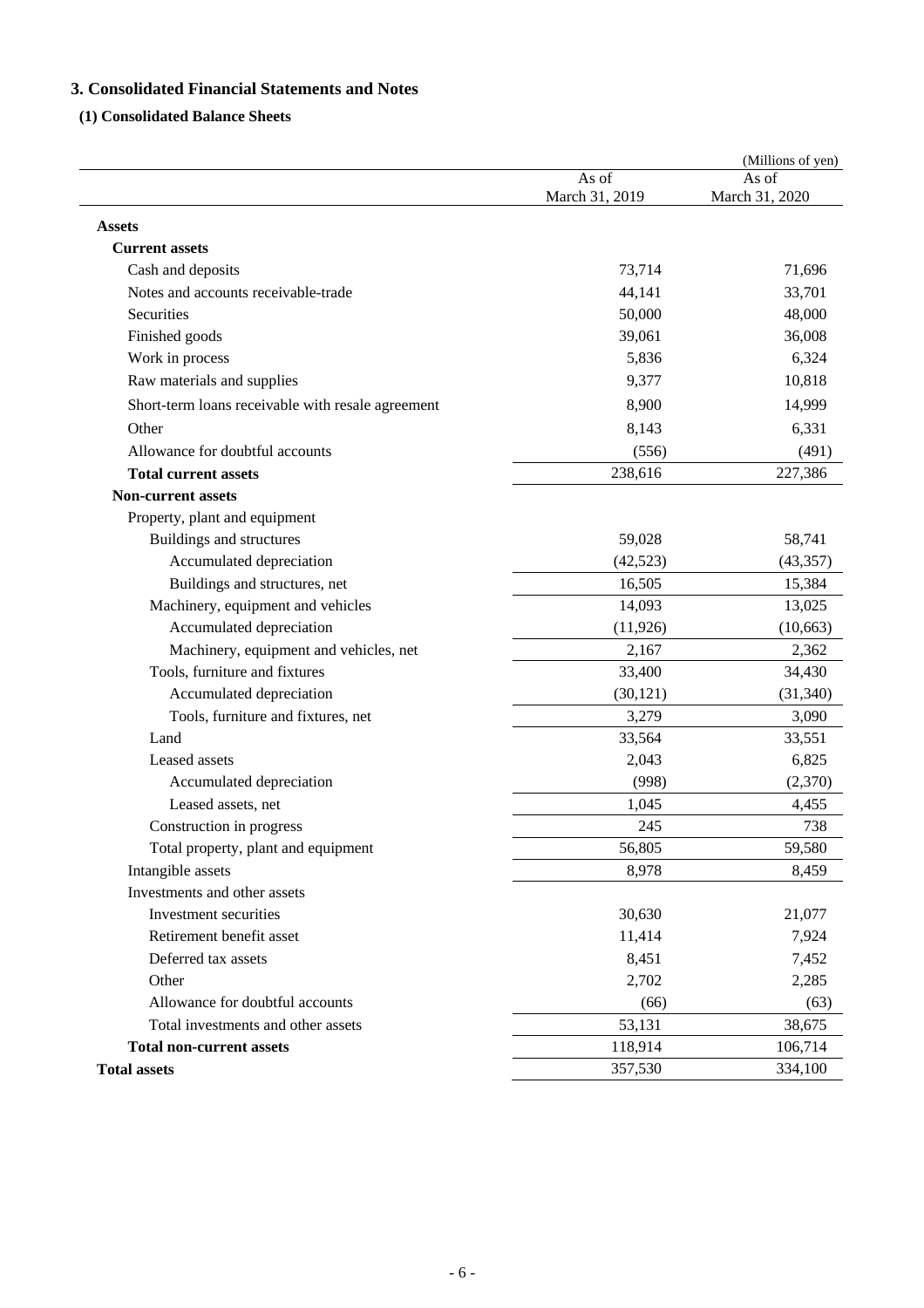|                                                        |                         | (Millions of yen)       |
|--------------------------------------------------------|-------------------------|-------------------------|
|                                                        | As of<br>March 31, 2019 | As of<br>March 31, 2020 |
| <b>Liabilities</b>                                     |                         |                         |
| <b>Current liabilities</b>                             |                         |                         |
| Notes and accounts payable-trade                       | 28,522                  | 23,603                  |
| Short-term borrowings                                  | 232                     | 186                     |
| Current portion of long-term borrowings                |                         | 25,000                  |
| Current portion of bonds with share acquisition rights | 10,003                  |                         |
| Accounts payable-other                                 | 19,784                  | 14,626                  |
| Accrued expenses                                       | 13,123                  | 11,978                  |
| Income taxes payable                                   | 3,584                   | 1,454                   |
| Provision for product warranties                       | 781                     | 762                     |
| Provision for business restructuring                   | 212                     | 918                     |
| Other                                                  | 6,522                   | 8,541                   |
| <b>Total current liabilities</b>                       | 82,763                  | 87,068                  |
| <b>Non-current liabilities</b>                         |                         |                         |
| Long-term borrowings                                   | 58,988                  | 37,847                  |
| Deferred tax liabilities                               | 1,320                   | 1,290                   |
| Provision for business restructuring                   | 1,020                   | 860                     |
| Retirement benefit liability                           | 578                     | 1,105                   |
| Other                                                  | 1,267                   | 3,391                   |
| <b>Total non-current liabilities</b>                   | 63,173                  | 44,493                  |
| <b>Total liabilities</b>                               | 145,936                 | 131,561                 |
| <b>Net assets</b>                                      |                         |                         |
| Shareholders' equity                                   |                         |                         |
| Share capital                                          | 48,592                  | 48,592                  |
| Capital surplus                                        | 65,058                  | 65,042                  |
| Retained earnings                                      | 111,757                 | 118,347                 |
| Treasury shares                                        | (19,956)                | (24, 875)               |
| Total shareholders' equity                             | 205,451                 | 207,106                 |
| <b>Accumulated other comprehensive income</b>          |                         |                         |
| Valuation difference on available-for-sale securities  | 8,246                   | 4,455                   |
| Foreign currency translation adjustment                | (4,178)                 | (7,490)                 |
| Remeasurements of defined benefit plans                | 2,075                   | (1, 532)                |
| Total accumulated other comprehensive income           | 6,143                   | (4, 567)                |
| <b>Total net assets</b>                                | 211,594                 | 202,539                 |
| <b>Total liabilities and net assets</b>                | 357,530                 | 334,100                 |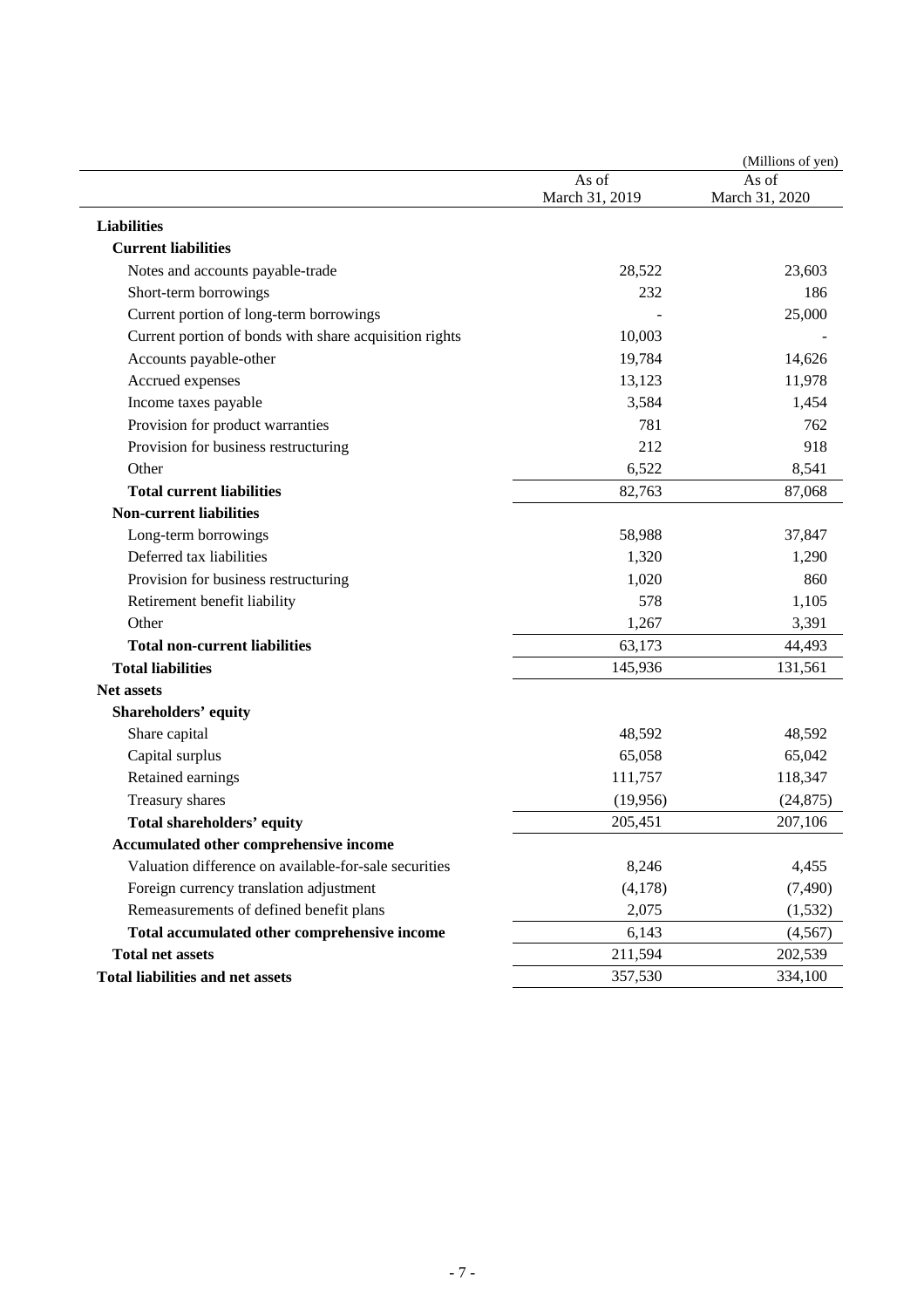# **(2) Consolidated Statements of Income and Consolidated Statements of Comprehensive Income**

**Consolidated Statements of Income** 

| <b>Net sales</b><br>Cost of sales<br>Gross profit | Year ended<br>March 31, 2019<br>298,161<br>168,778<br>129,383<br>99,121<br>30,262 | Year ended<br>March 31, 2020<br>280,750<br>158,145<br>122,605<br>93,541 |
|---------------------------------------------------|-----------------------------------------------------------------------------------|-------------------------------------------------------------------------|
|                                                   |                                                                                   |                                                                         |
|                                                   |                                                                                   |                                                                         |
|                                                   |                                                                                   |                                                                         |
|                                                   |                                                                                   |                                                                         |
| Selling, general and administrative expenses      |                                                                                   |                                                                         |
| <b>Operating profit</b>                           |                                                                                   | 29,064                                                                  |
| Non-operating income                              |                                                                                   |                                                                         |
| Interest income                                   | 646                                                                               | 793                                                                     |
| Dividend income                                   | 482                                                                               | 266                                                                     |
| Insurance claim income                            |                                                                                   | 242                                                                     |
| Other                                             | 198                                                                               | 504                                                                     |
| Total non-operating income                        | 1,326                                                                             | 1,805                                                                   |
| Non-operating expenses                            |                                                                                   |                                                                         |
| Interest expenses                                 | 270                                                                               | 288                                                                     |
| Foreign exchange losses                           | 976                                                                               | 1,556                                                                   |
| Other                                             | 448                                                                               | 544                                                                     |
| Total non-operating expenses                      | 1,694                                                                             | 2,388                                                                   |
| <b>Ordinary profit</b>                            | 29,894                                                                            | 28,481                                                                  |
| Extraordinary income                              |                                                                                   |                                                                         |
| Gain on sales of non-current assets               | 18                                                                                | 36                                                                      |
| Gain on sales of investment securities            | 4,864                                                                             | 3,196                                                                   |
| Subsidy income                                    | 50                                                                                |                                                                         |
| Total extraordinary income                        | 4,932                                                                             | 3,232                                                                   |
| <b>Extraordinary losses</b>                       |                                                                                   |                                                                         |
| Loss on retirement of non-current assets          | 856                                                                               | 109                                                                     |
| Business restructuring expenses                   | 1,981                                                                             | 2,984                                                                   |
| Loss on competition law                           |                                                                                   | 505                                                                     |
| Extra retirement payments                         | 2,620                                                                             | 274                                                                     |
| Special executive bonuses                         |                                                                                   | 200                                                                     |
| Total extraordinary losses                        | 5,457                                                                             | 4,072                                                                   |
| Profit before income taxes                        | 29,369                                                                            | 27,641                                                                  |
| Income taxes-current                              | 4,913                                                                             | 6,005                                                                   |
| Income taxes-deferred                             | 2,321                                                                             | 4,048                                                                   |
| Total income taxes                                | 7,234                                                                             | 10,053                                                                  |
| <b>Profit</b>                                     | 22,135                                                                            | 17,588                                                                  |
| Profit attributable to owners of parent           | 22,135                                                                            | 17,588                                                                  |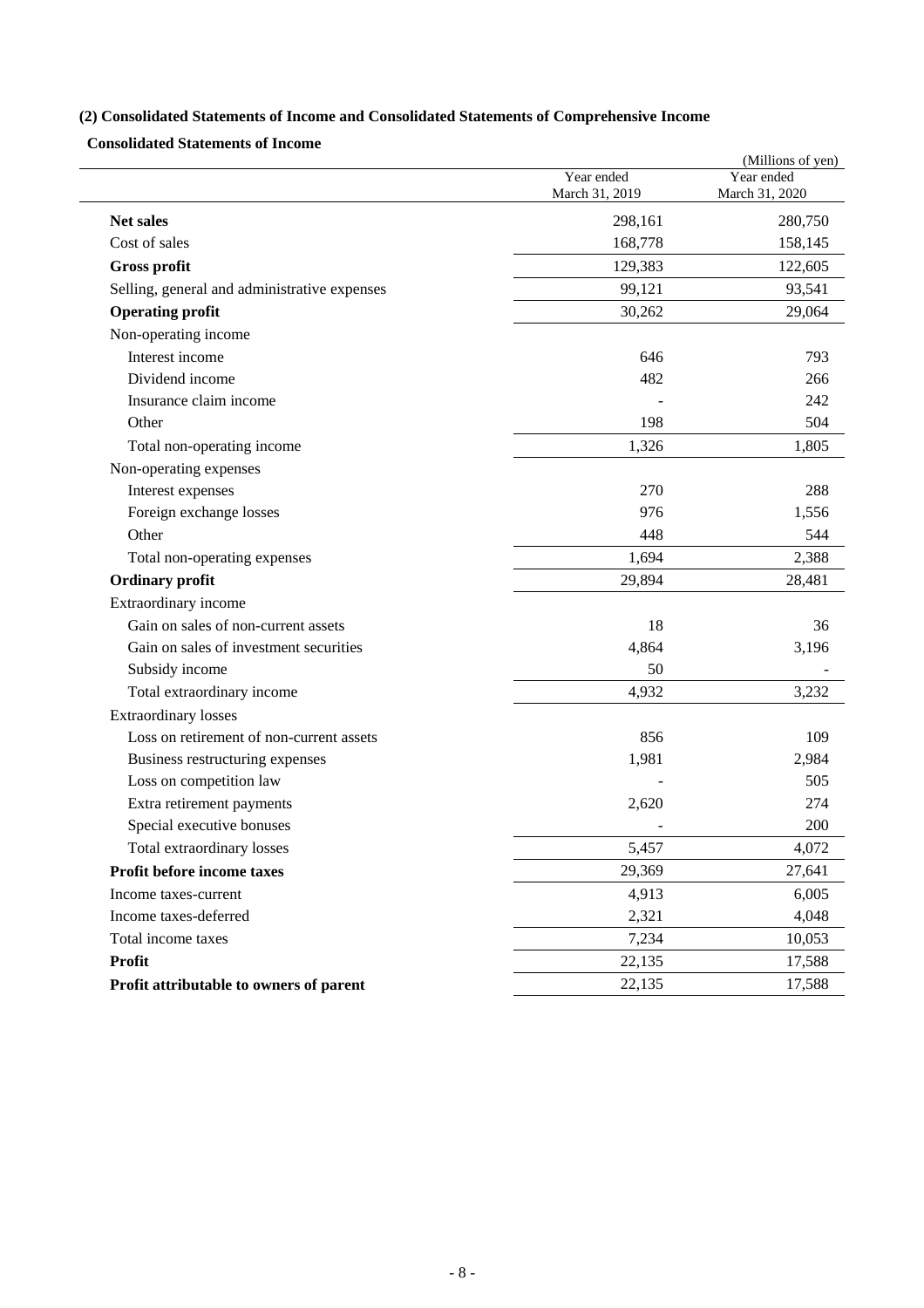# **Consolidated Statements of Comprehensive Income**

| Consolidated Statements of Complements of Income                                     |                              |                              |
|--------------------------------------------------------------------------------------|------------------------------|------------------------------|
|                                                                                      |                              | (Millions of yen)            |
|                                                                                      | Year ended<br>March 31, 2019 | Year ended<br>March 31, 2020 |
|                                                                                      |                              |                              |
| <b>Profit</b>                                                                        | 22,135                       | 17,588                       |
| Other comprehensive income                                                           |                              |                              |
| Valuation difference on available-for-sale securities                                | (2,639)                      | (3,791)                      |
| Foreign currency translation adjustment                                              | (852)                        | (3,312)                      |
| Remeasurements of defined benefit plans, net of tax                                  | (1, 418)                     | (3,607)                      |
| Share of other comprehensive income of entities<br>accounted for using equity method | $\theta$                     | (0)                          |
| Total other comprehensive income                                                     | (4,909)                      | (10,710)                     |
| <b>Comprehensive income</b>                                                          | 17,226                       | 6,878                        |
| Comprehensive income attributable to                                                 |                              |                              |
| Comprehensive income attributable to owners of parent                                | 17,226                       | 6,878                        |
| Comprehensive income attributable to non-controlling<br>interests                    |                              |                              |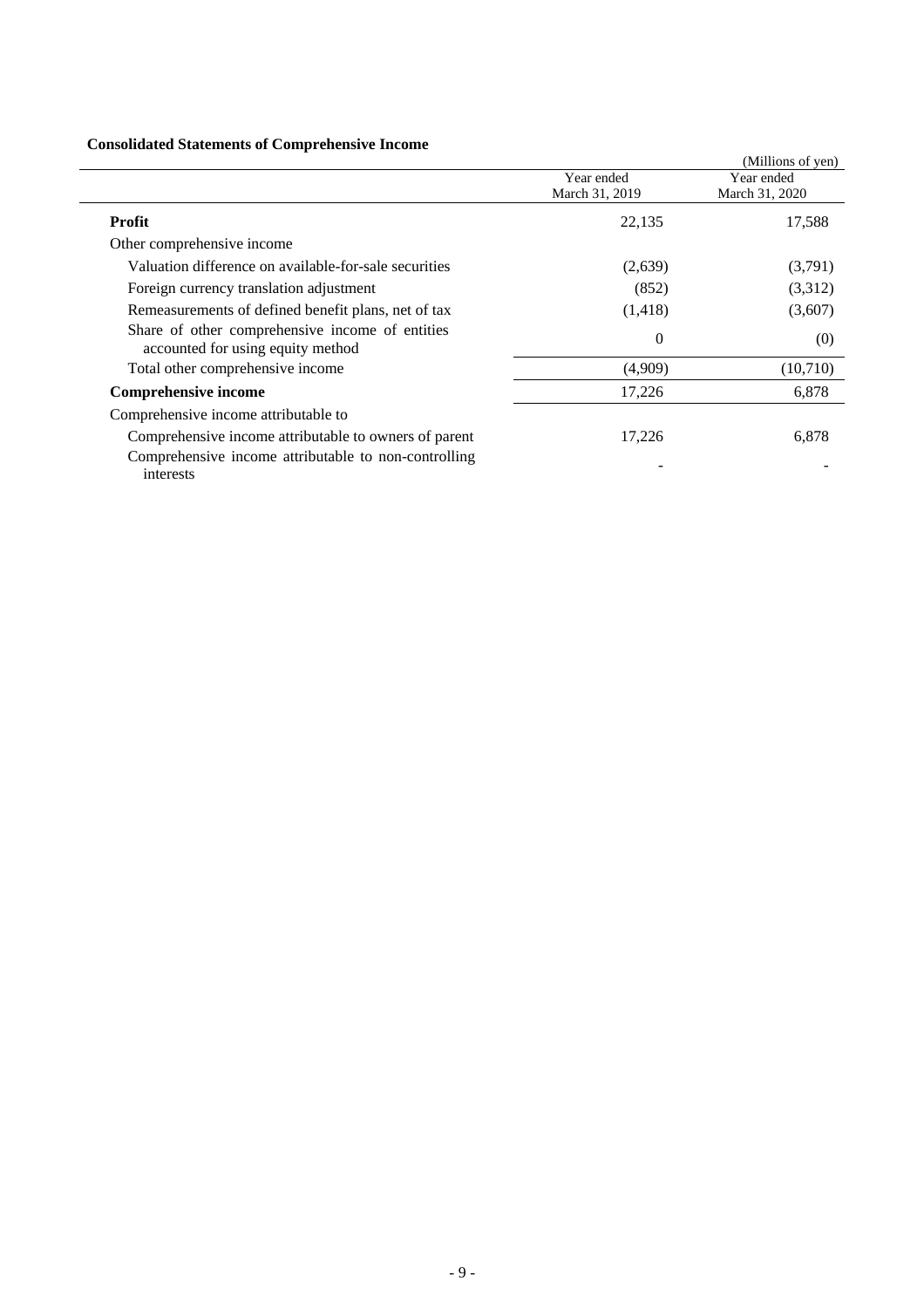# **(3) Consolidated Statements of Changes in Net Assets**

|                                                                           | Shareholders' equity     |                  |                   |                 |                               |  |  |
|---------------------------------------------------------------------------|--------------------------|------------------|-------------------|-----------------|-------------------------------|--|--|
|                                                                           | Share capital            | Capital surplus  | Retained earnings | Treasury shares | Total shareholders'<br>equity |  |  |
| Balance at beginning of<br>period                                         | 48,592                   | 65,058           | 101,938           | (19, 949)       | 195,639                       |  |  |
| Cumulative effects<br>of changes in<br>accounting policies                |                          |                  |                   |                 |                               |  |  |
| <b>Restated balance</b>                                                   | 48,592                   | 65,058           | 101,938           | (19, 949)       | 195,639                       |  |  |
| Changes during period                                                     |                          |                  |                   |                 |                               |  |  |
| Dividends of surplus                                                      |                          |                  | (12, 316)         |                 | (12, 316)                     |  |  |
| Profit attributable<br>to owners of parent                                |                          |                  | 22,135            |                 | 22,135                        |  |  |
| Purchase of<br>treasury shares                                            |                          |                  |                   | (7)             | (7)                           |  |  |
| Disposal of<br>treasury shares                                            |                          | $\theta$         |                   | $\theta$        | $\theta$                      |  |  |
| Effect of changes in<br>accounting period of<br>consolidated subsidiaries |                          |                  |                   |                 |                               |  |  |
| Net changes in<br>items other than<br>shareholders' equity                |                          |                  |                   |                 |                               |  |  |
| Total changes<br>during period                                            | $\overline{\phantom{0}}$ | $\boldsymbol{0}$ | 9,819             | (7)             | 9,812                         |  |  |
| Balance at end of<br>period                                               | 48,592                   | 65,058           | 111,757           | (19,956)        | 205,451                       |  |  |

# Year ended March 31, 2019 (Millions of yen)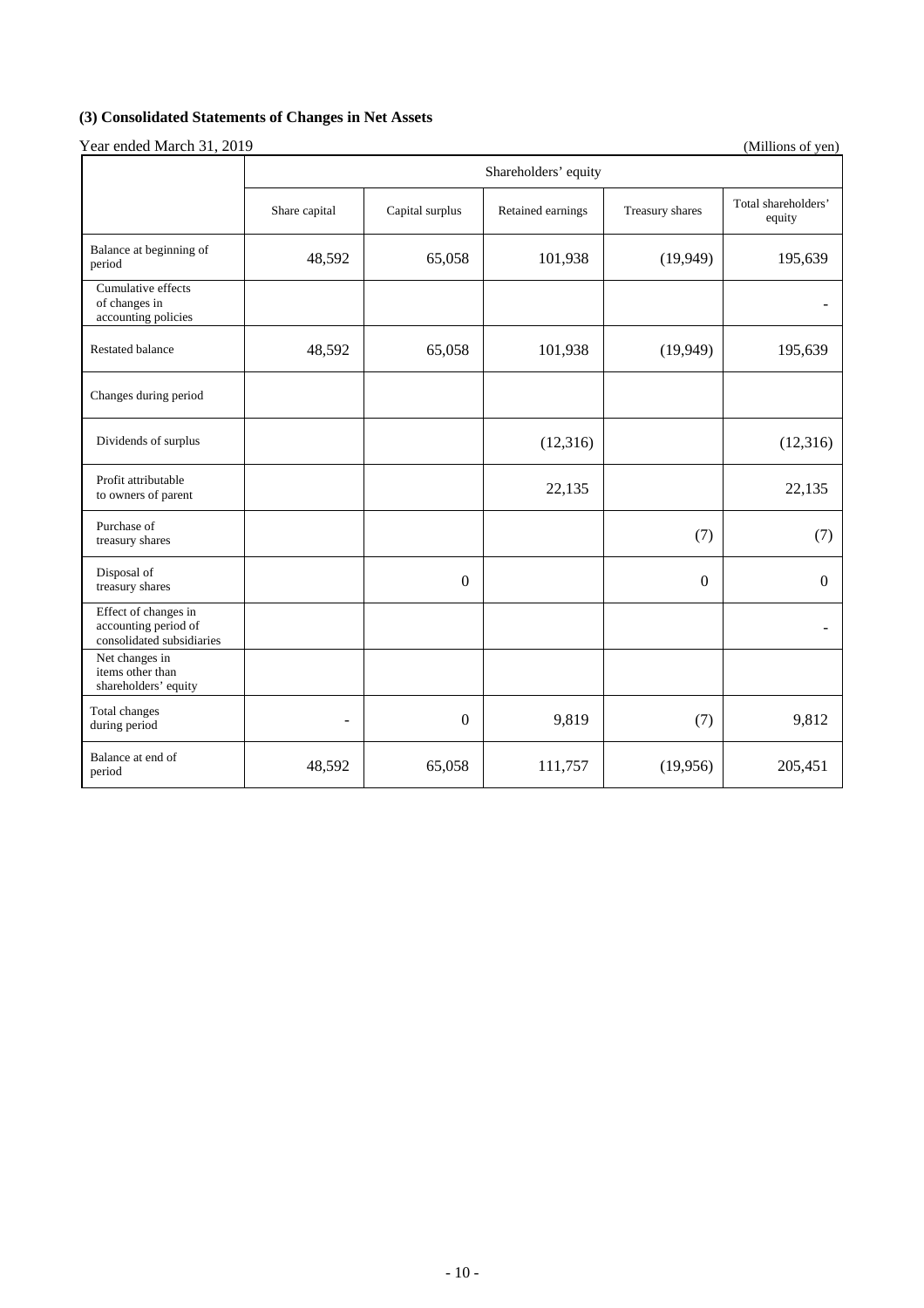| Year ended March 31, 2019                                                 | (Millions of yen)                                            |                                                                                             |          |                                                    |                     |
|---------------------------------------------------------------------------|--------------------------------------------------------------|---------------------------------------------------------------------------------------------|----------|----------------------------------------------------|---------------------|
|                                                                           | Accumulated other comprehensive income                       |                                                                                             |          |                                                    |                     |
|                                                                           | Valuation difference<br>on available-for-<br>sale securities | Foreign currency<br>Remeasurements of<br>translation<br>defined benefit plans<br>adjustment |          | Total accumulated<br>other comprehensive<br>income | Total<br>net assets |
| Balance at beginning of<br>period                                         | 10,885                                                       | (3,326)                                                                                     | 3,493    | 11,052                                             | 206,691             |
| Cumulative effects<br>of changes in<br>accounting policies                |                                                              |                                                                                             |          |                                                    |                     |
| <b>Restated balance</b>                                                   | 10,885                                                       | (3,326)                                                                                     | 3,493    | 11,052                                             | 206,691             |
| Changes during period                                                     |                                                              |                                                                                             |          |                                                    |                     |
| Dividends of surplus                                                      |                                                              |                                                                                             |          |                                                    | (12,316)            |
| Profit attributable<br>to owners of parent                                |                                                              |                                                                                             |          |                                                    | 22,135              |
| Purchase of<br>treasury shares                                            |                                                              |                                                                                             |          |                                                    | (7)                 |
| Disposal of<br>treasury shares                                            |                                                              |                                                                                             |          |                                                    | $\Omega$            |
| Effect of changes in<br>accounting period of<br>consolidated subsidiaries |                                                              |                                                                                             |          |                                                    |                     |
| Net changes in<br>items other than<br>shareholders' equity                | (2,639)                                                      | (852)                                                                                       | (1, 418) | (4,909)                                            | (4,909)             |
| Total changes<br>during period                                            | (2,639)                                                      | (852)                                                                                       | (1, 418) | (4,909)                                            | 4,903               |
| Balance at end of<br>period                                               | 8,246                                                        | (4,178)                                                                                     | 2,075    | 6,143                                              | 211,594             |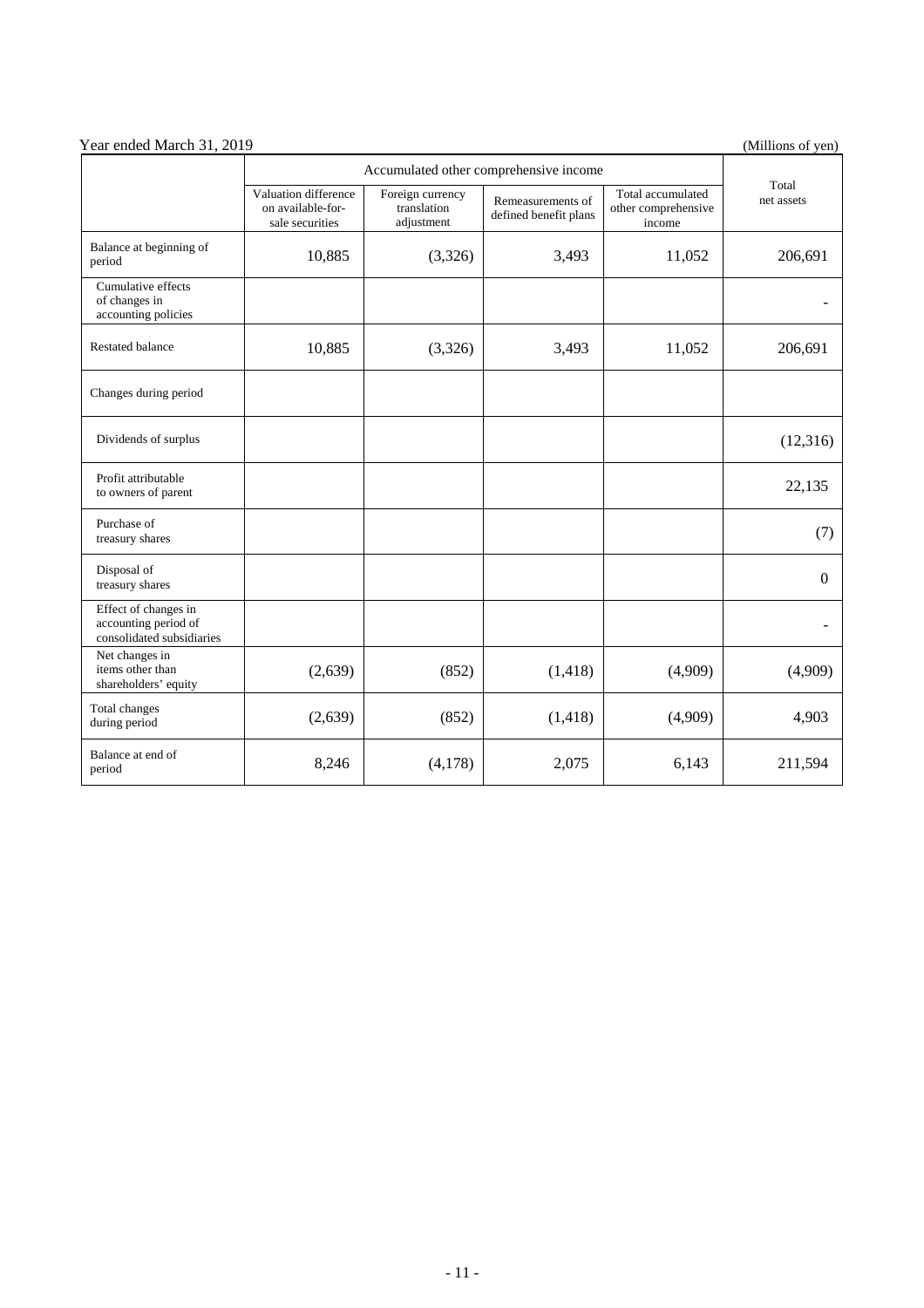| Year ended March 31, 2020 | (Millions of yen) |
|---------------------------|-------------------|

|                                                                           | Shareholders' equity |                 |                   |                 |                               |  |  |
|---------------------------------------------------------------------------|----------------------|-----------------|-------------------|-----------------|-------------------------------|--|--|
|                                                                           | Share capital        | Capital surplus | Retained earnings | Treasury shares | Total shareholders'<br>equity |  |  |
| Balance at beginning of<br>period                                         | 48,592               | 65,058          | 111,757           | (19,956)        | 205,451                       |  |  |
| Cumulative effects<br>of changes in<br>accounting policies                |                      |                 | (55)              |                 | (55)                          |  |  |
| <b>Restated balance</b>                                                   | 48,592               | 65,058          | 111,702           | (19,956)        | 205,396                       |  |  |
| Changes during period                                                     |                      |                 |                   |                 |                               |  |  |
| Dividends of surplus                                                      |                      |                 | (11, 616)         |                 | (11,616)                      |  |  |
| Profit attributable<br>to owners of parent                                |                      |                 | 17,588            |                 | 17,588                        |  |  |
| Purchase of<br>treasury shares                                            |                      |                 |                   | (5,010)         | (5,010)                       |  |  |
| Disposal of<br>treasury shares                                            |                      | (16)            |                   | 91              | 75                            |  |  |
| Effect of changes in<br>accounting period of<br>consolidated subsidiaries |                      |                 | 673               |                 | 673                           |  |  |
| Net changes in<br>items other than<br>shareholders' equity                |                      |                 |                   |                 |                               |  |  |
| Total changes<br>during period                                            | ÷                    | (16)            | 6,645             | (4,919)         | 1,710                         |  |  |
| Balance at end of<br>period                                               | 48,592               | 65,042          | 118,347           | (24, 875)       | 207,106                       |  |  |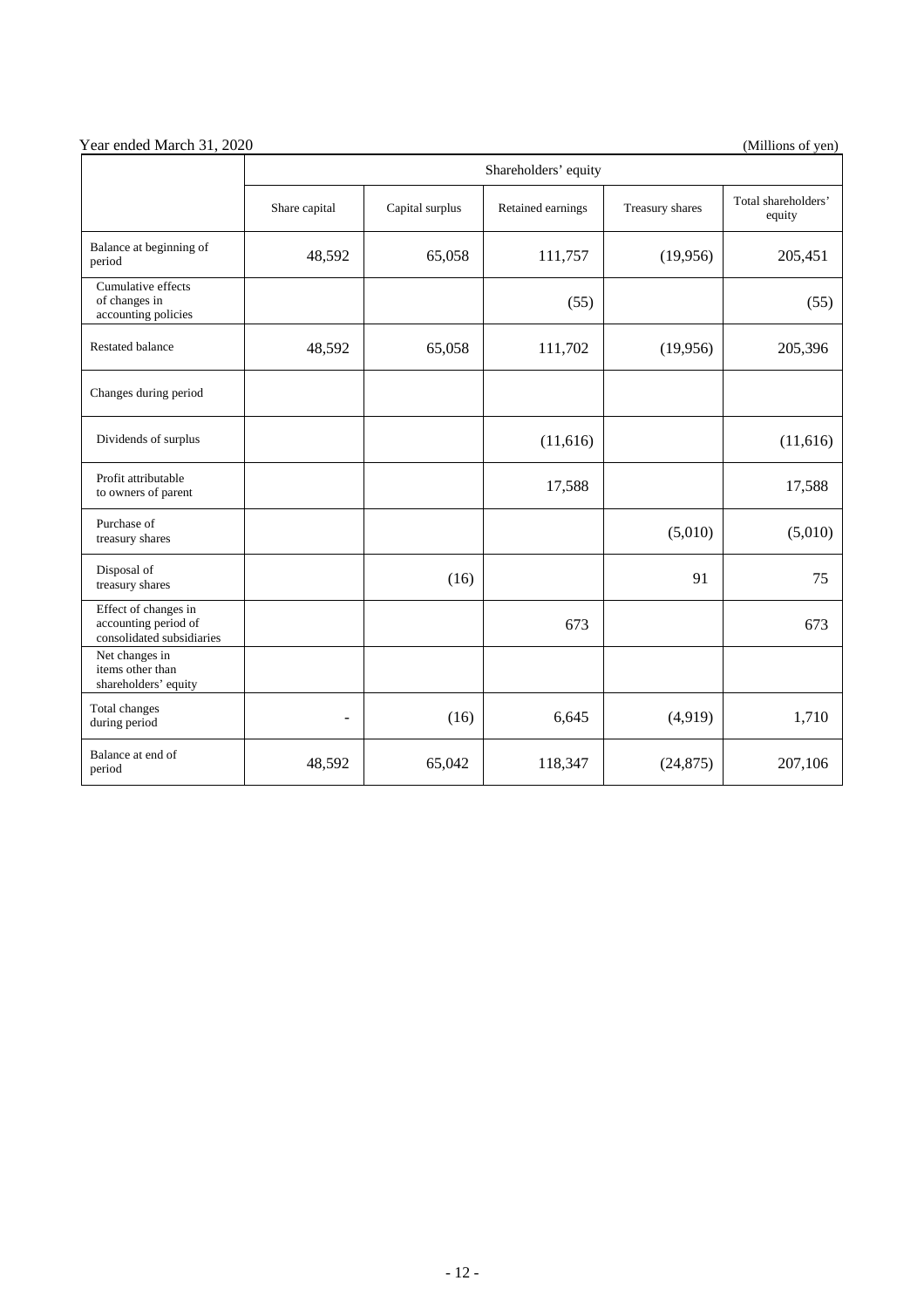| Year ended March 31, 2020                                                 |                                                              |                                               |                                            |                                                    |                     |
|---------------------------------------------------------------------------|--------------------------------------------------------------|-----------------------------------------------|--------------------------------------------|----------------------------------------------------|---------------------|
|                                                                           | Accumulated other comprehensive income                       |                                               |                                            |                                                    |                     |
|                                                                           | Valuation difference<br>on available-for-<br>sale securities | Foreign currency<br>translation<br>adjustment | Remeasurements of<br>defined benefit plans | Total accumulated<br>other comprehensive<br>income | Total<br>net assets |
| Balance at beginning of<br>period                                         | 8,246                                                        | (4,178)                                       | 2,075                                      | 6,143                                              | 211,594             |
| Cumulative effects<br>of changes in<br>accounting policies                |                                                              |                                               |                                            |                                                    | (55)                |
| <b>Restated balance</b>                                                   | 8,246                                                        | (4,178)                                       | 2,075                                      | 6,143                                              | 211,539             |
| Changes during period                                                     |                                                              |                                               |                                            |                                                    |                     |
| Dividends of surplus                                                      |                                                              |                                               |                                            |                                                    | (11,616)            |
| Profit attributable<br>to owners of parent                                |                                                              |                                               |                                            |                                                    | 17,588              |
| Purchase of<br>treasury shares                                            |                                                              |                                               |                                            |                                                    | (5,010)             |
| Disposal of<br>treasury shares                                            |                                                              |                                               |                                            |                                                    | 75                  |
| Effect of changes in<br>accounting period of<br>consolidated subsidiaries |                                                              |                                               |                                            |                                                    | 673                 |
| Net changes in<br>items other than<br>shareholders' equity                | (3,791)                                                      | (3,312)                                       | (3,607)                                    | (10,710)                                           | (10,710)            |
| Total changes<br>during period                                            | (3,791)                                                      | (3,312)                                       | (3,607)                                    | (10,710)                                           | (9,000)             |
| Balance at end of<br>period                                               | 4,455                                                        | (7, 490)                                      | (1,532)                                    | (4, 567)                                           | 202,539             |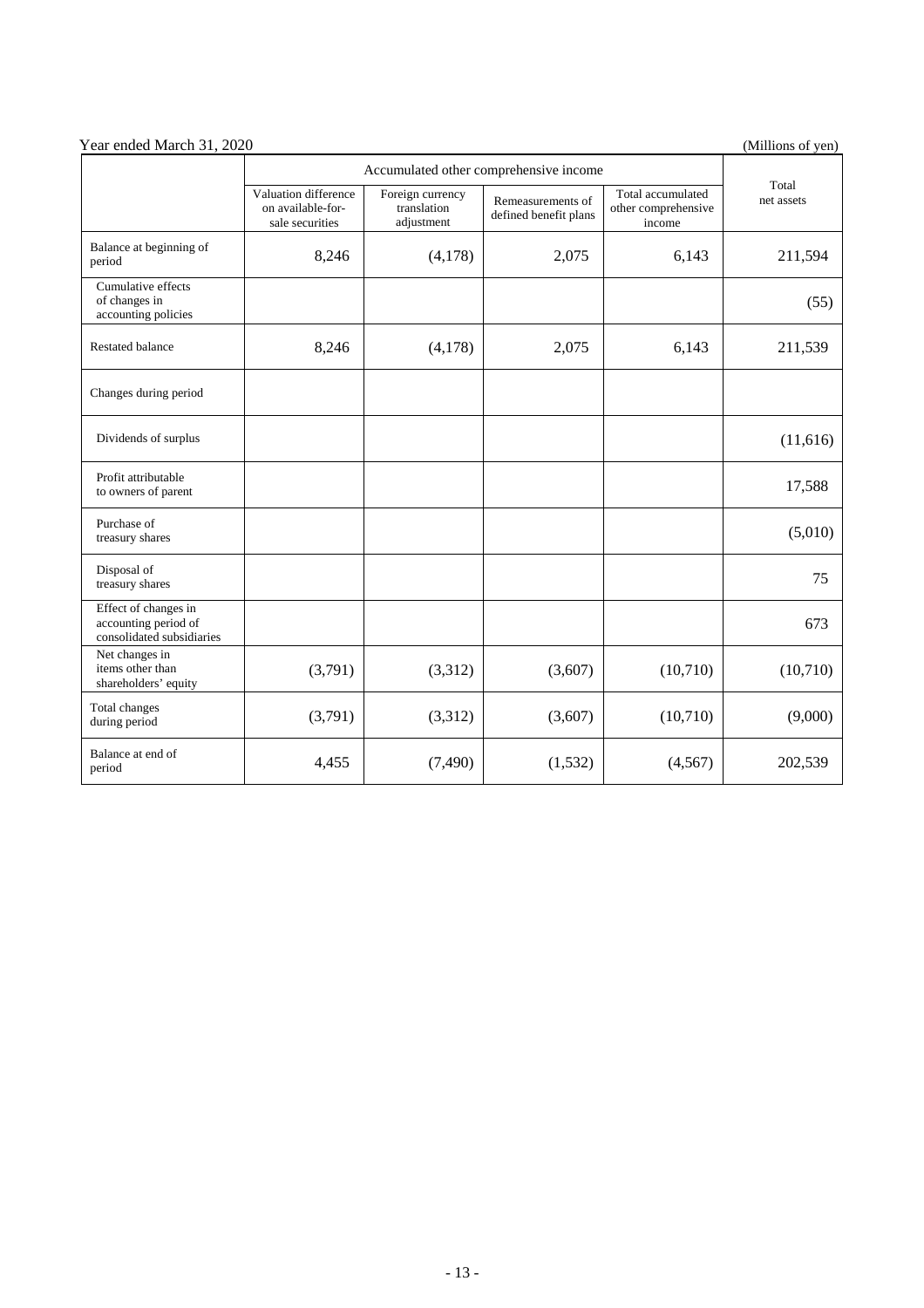# **(4) Consolidated Statements of Cash Flows**

|                                                                      |                | (Millions of yen) |
|----------------------------------------------------------------------|----------------|-------------------|
|                                                                      | Year ended     | Year ended        |
|                                                                      | March 31, 2019 | March 31, 2020    |
| <b>Cash flows from operating activities</b>                          |                |                   |
| Profit before income taxes                                           | 29,369         | 27,641            |
| Depreciation                                                         | 9,684          | 11,767            |
| Loss (gain) on sales and retirement of non-current assets            | 838            | 73                |
| Loss (gain) on sales of investment securities                        | (4, 864)       | (3,196)           |
| Subsidy income                                                       | (50)           |                   |
| Increase (decrease) in retirement benefit liability                  | 259            | 555               |
| Interest and dividend income                                         | (1,128)        | (1,059)           |
| Interest expenses                                                    | 270            | 288               |
| Foreign exchange losses (gains)                                      | (1,198)        | (1,212)           |
| Share of loss (profit) of entities accounted for using equity method | (17)           | 153               |
| Decrease (increase) in trade receivables                             | 786            | 9,511             |
| Decrease (increase) in inventories                                   | (5,336)        | (1,211)           |
| Increase (decrease) in trade payables                                | (2,278)        | (751)             |
| Decrease/increase in consumption taxes receivable/payable            | 476            | (551)             |
| Other, net                                                           | (1,603)        | (277)             |
| Subtotal                                                             | 25,208         | 41,731            |
| Interest and dividends received                                      | 1,215          | 1,096             |
| Interest paid                                                        | (276)          | (286)             |
| Extra retirement payments                                            |                | (2,601)           |
| Income taxes paid                                                    | (5,409)        | (6, 893)          |
| Net cash provided by (used in) operating activities                  | 20,738         | 33,047            |
| <b>Cash flows from investing activities</b>                          |                |                   |
| Payments into time deposits                                          | (1,868)        | (388)             |
| Proceeds from withdrawal of time deposits                            | 1,915          | 398               |
| Purchase of property, plant and equipment                            | (7,127)        | (5,122)           |
| Proceeds from sales of property, plant and equipment                 | 13             | 75                |
| Purchase of intangible assets                                        | (5,606)        | (4,760)           |
| Purchase of investment securities                                    | (11)           | (8)               |
| Proceeds from sales and redemption of investment securities          | 6,565          | 5,749             |
| Proceeds from liquidation of subsidiaries and associates             |                | 2,304             |
| Other, net                                                           | (108)          | 57                |
| Net cash provided by (used in) investing activities                  | (6,227)        | (1,695)           |
| <b>Cash flows from financing activities</b>                          |                |                   |
| Net increase (decrease) in short-term borrowings                     | 27             | (46)              |
| Proceeds from long-term borrowings                                   | 12,488         | 4,000             |
| Repayments of long-term borrowings                                   | (16,500)       |                   |
| Redemption of bonds                                                  |                | (10,000)          |
| Purchase of treasury shares                                          | (8)            | (5,011)           |
| Proceeds from sales of treasury shares                               | 0              | $\Omega$          |
| Repayments of lease obligations                                      | (625)          | (2, 242)          |
| Dividends paid                                                       | (12, 316)      | (11,616)          |
| Net cash provided by (used in) financing activities                  | (16,934)       | (24, 915)         |
| Effect of exchange rate change on cash and cash equivalents          | 77             | (1, 474)          |
| Net increase (decrease) in cash and cash equivalents                 | (2,346)        | 4,963             |
| Cash and cash equivalents at beginning of period                     | 134,554        |                   |
| Increase (decrease) in cash and cash equivalents resulting from      |                | 132,208           |
| changes in accounting period of consolidated subsidiaries            |                | (2,857)           |
| Cash and cash equivalents at end of period                           | 132,208        | 134,314           |
|                                                                      |                |                   |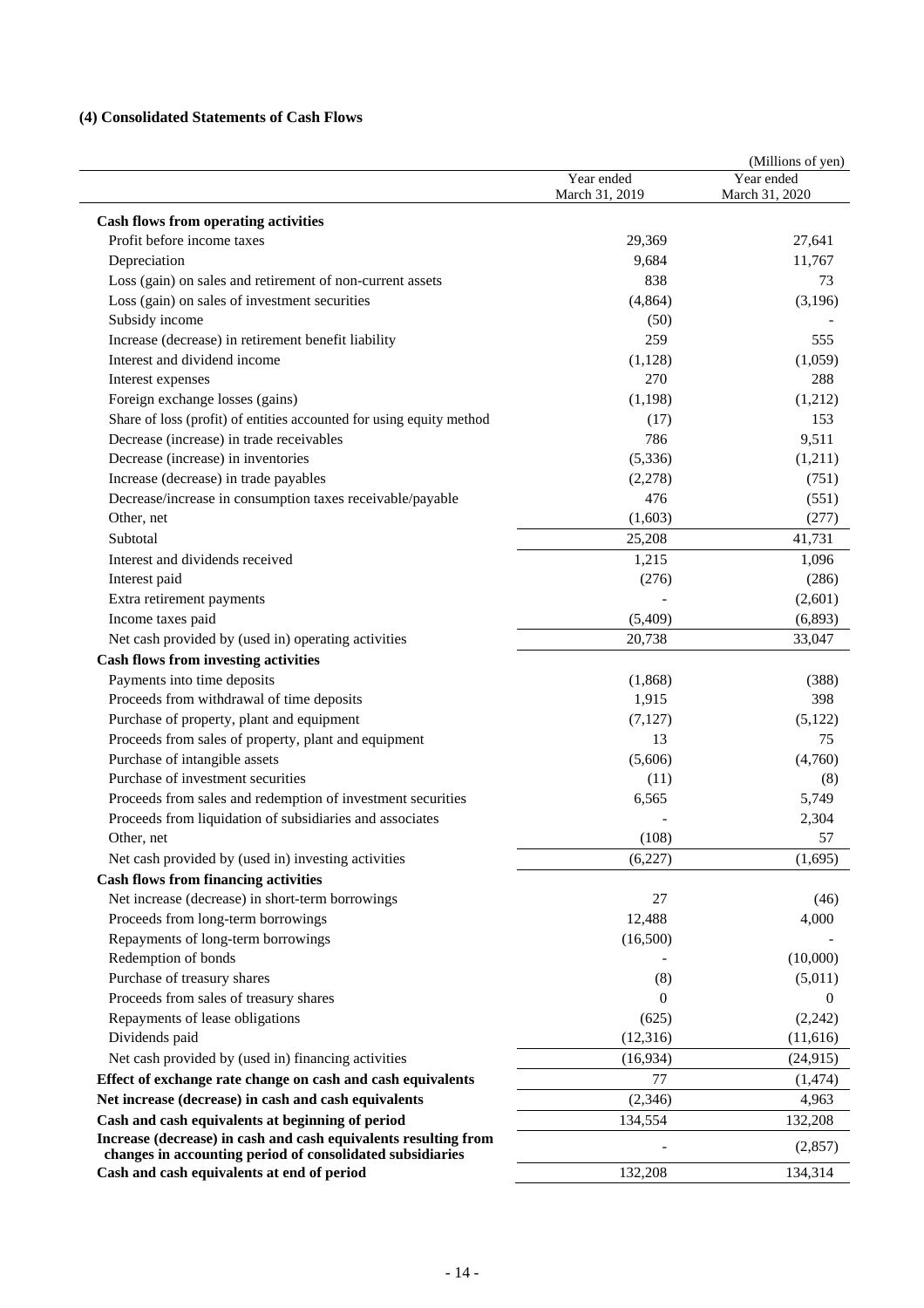## **(5) Notes to Consolidated Financial Statements**

## **Notes on Premise of Going Concern**

Not applicable.

## **Changes in Accounting Policies**

## Application of IFRS 16 "Leases"

At subsidiaries adopting IFRS, IFRS 16 "Leases" (hereinafter referred to as "IFRS 16") has been applied from the fiscal year ended March 31, 2020. Due to this application, lessees, in principle, record all leases as assets and liabilities on the balance sheets. In applying the accounting standard, retained earnings have been adjusted for cumulative effects of the application at the beginning of the fiscal year ended March 31, 2020 in line with the transitional treatment of the standard.

As a result, on the Consolidated Balance Sheet for the fiscal year ended March 31, 2020, the balance of "property, plant and equipment" increased by 3,546 million yen, "other" in current liabilities increased by 1,325 million yen, and "other" in non-current liabilities increased by 2,307 million yen. The effect of this change in accounting policy on the Consolidated Statement of Income and information per share during the fiscal year ended March 31, 2020 is immaterial.

In Consolidated Statements of Changes in Net Assets, the beginning balance of retained earnings for the current period declined 55 million yen, as the cumulative effect of the change was reflected on the net assets at the beginning of the fiscal year ended March 31, 2020.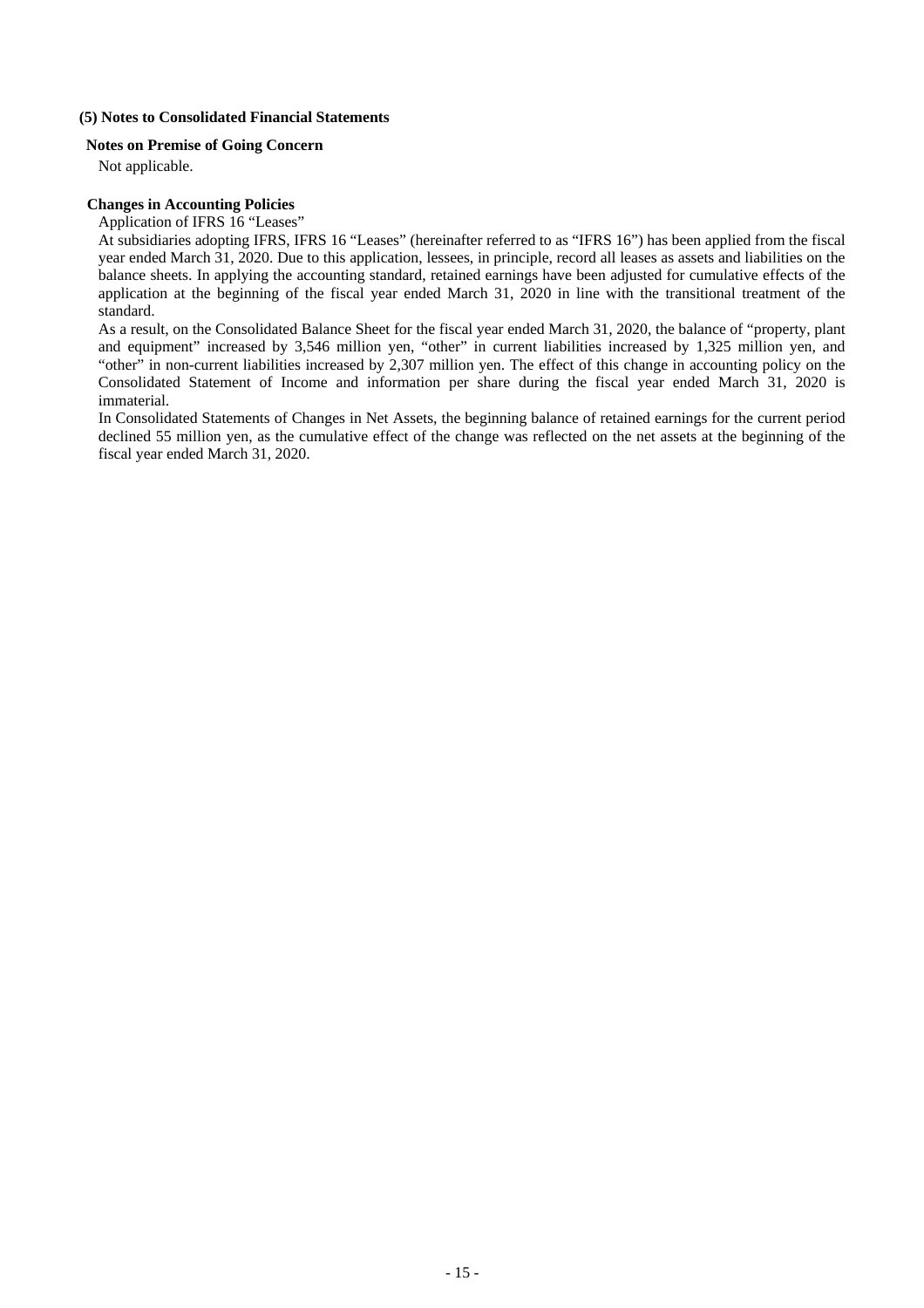## **Segment Information**

1. Overview of Reportable Segments

The company's reportable segments consist of the company's constituent units for which separate financial information is available and which are subject to periodic examination in order for the board of directors to determine the allocation of management resources and evaluate financial results.

The company has designated three areas of segment reporting, which are the "Consumer," "System Equipment," and "Others" segments, based on the type of products and services, and the market and consumer categories. The categories of the main products and services belonging to each reportable segment are as follows.

Consumer ············· Watches, Clocks, Electronic dictionaries, Electronic calculators, Label printers, Electronic musical instruments, etc.

System Equipment ··· Handheld terminals, Electronic cash registers, Management support systems, Data projectors, etc.

Others ······················· Formed parts, Molds, etc.

### 2. Information on Net Sales, Profit or Loss, Assets and Others for Each Reportable Segment Year ended March 31, 2010

| Teal ended march 31, 2019<br><i>(Dimitions of year)</i>            |          |                     |        |            |                         |                                                     |  |
|--------------------------------------------------------------------|----------|---------------------|--------|------------|-------------------------|-----------------------------------------------------|--|
|                                                                    |          | Reportable segments |        | Amounts on |                         |                                                     |  |
|                                                                    | Consumer | System<br>Equipment | Others | Total      | Adjustments<br>(Note 1) | consolidated<br>financial<br>statements<br>(Note 2) |  |
| Net sales                                                          |          |                     |        |            |                         |                                                     |  |
| (1) External customers                                             | 257,354  | 33,821              | 6,986  | 298,161    |                         | 298,161                                             |  |
| (2) Intersegment                                                   | 4        | 168                 | 6,782  | 6,954      | (6,954)                 |                                                     |  |
| Total                                                              | 257,358  | 33,989              | 13,768 | 305,115    | (6,954)                 | 298,161                                             |  |
| Segment profit (loss)                                              | 38,232   | (910)               | 336    | 37,658     | (7, 396)                | 30,262                                              |  |
| Segment assets                                                     | 196,340  | 37,903              | 15,820 | 250,063    | 107,467                 | 357,530                                             |  |
| <b>Others</b>                                                      |          |                     |        |            |                         |                                                     |  |
| Depreciation                                                       | 6,746    | 2,044               | 376    | 9,166      | 518                     | 9,684                                               |  |
| Amortization of goodwill                                           | 65       | 11                  |        | 76         |                         | 76                                                  |  |
| Investment to entities accounted<br>for using equity method        | ۰        | $\qquad \qquad -$   | 2,719  | 2,719      |                         | 2,719                                               |  |
| Increase in property, plant and<br>equipment and intangible assets | 7,682    | 2,856               | 539    | 11,077     | 969                     | 12,046                                              |  |

Notes: 1. Adjustments are as shown below:

- (1) The 7,396 million yen downward adjustment to segment profit (loss) includes corporate expenses of 7,396 million yen that are not allocated to any reportable segments. Corporate expenses principally consist of administrative expenses of the parent company and R&D expenses for fundamental research, which are not attributable to any reportable segments.
- (2) The 107,467 million yen adjustment to segment assets includes corporate assets of 107,536 million yen that are not allocated to any reportable segments.
- (3) The 518 million yen adjustment to depreciation consists of depreciation for assets related to administrative divisions that are not attributable to any reportable segments.
- (4) The 969 million yen adjustment to the increase in property, plant and equipment and intangible assets consists of capital expenditures in administrative divisions that are not attributable to any reportable segments.
- 2. Segment profit (loss) is reconciled with operating profit in the consolidated financial statements.